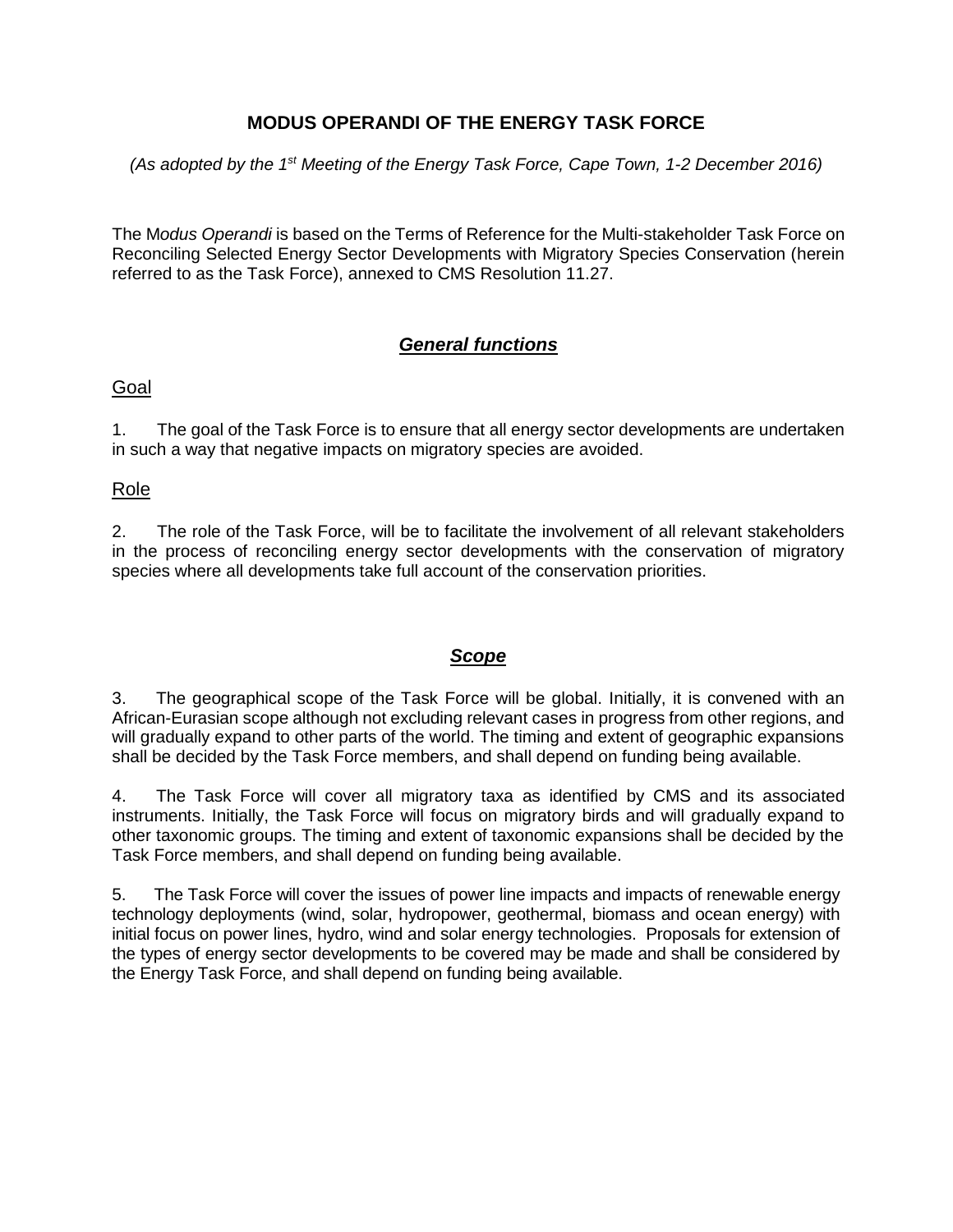### *Remit*

- 6. The Task Force will:
	- a. Promote implementation of the relevant guidelines adopted in the frameworks of the participating MEAs;
	- b. Set priorities for its actions and implement them;
	- c. Assist in resource mobilization for priority actions, including from the energy industry;
	- d. Monitor the implementation of relevant guidelines and their effectiveness, as well as existing impediments for adequate implementation of such guidelines, and submit progress reports to the governing bodies of the participating MEAs;
	- e. Stimulate internal and external communication and exchange of information, experience, best practice and know-how;
	- f. Strengthen regional and international networks; and
	- g. Stimulate more research for the renewable energy technologies deployment where substantial gaps in knowledge have been identified.

### *Membership and attendance*

7. The Task Force is open-ended. Its members will comprise the Secretariats of the participating MEAs, representatives of relevant government institutions in the field of environment and energy in the Parties to the participating MEAs, representatives of the energy industry, relevant academic institutions, NGOs and other interested stakeholders.

8. The initial membership of the Task Force comprises those institutions and organizations that accepted the invitation of the CMS Secretariat to join the Task Force at the time of its establishment.

9. Following the first meeting of the Task Force, the appointment of new members will be possible through a process of nomination and acceptance by the existing members. Each member can nominate an institution or organization from the categories mentioned in paragraph 6 of the Terms of Reference of the Task Force to become a member of the Task Force. The nominator of each candidate member will provide the Task Force with a recommendation letter stating the rationale for the nomination and providing sufficient information on the candidate to allow members of the Task Force to make an informed decision on the acceptance of the proposal.

10. Nominations of new members will preferably be discussed and decided upon at meetings of the Task Force. At the discretion of the Task Force chairperson, a decision on the acceptance of a nomination can be made between meetings through a process of consultation by correspondence coordinated by the chair.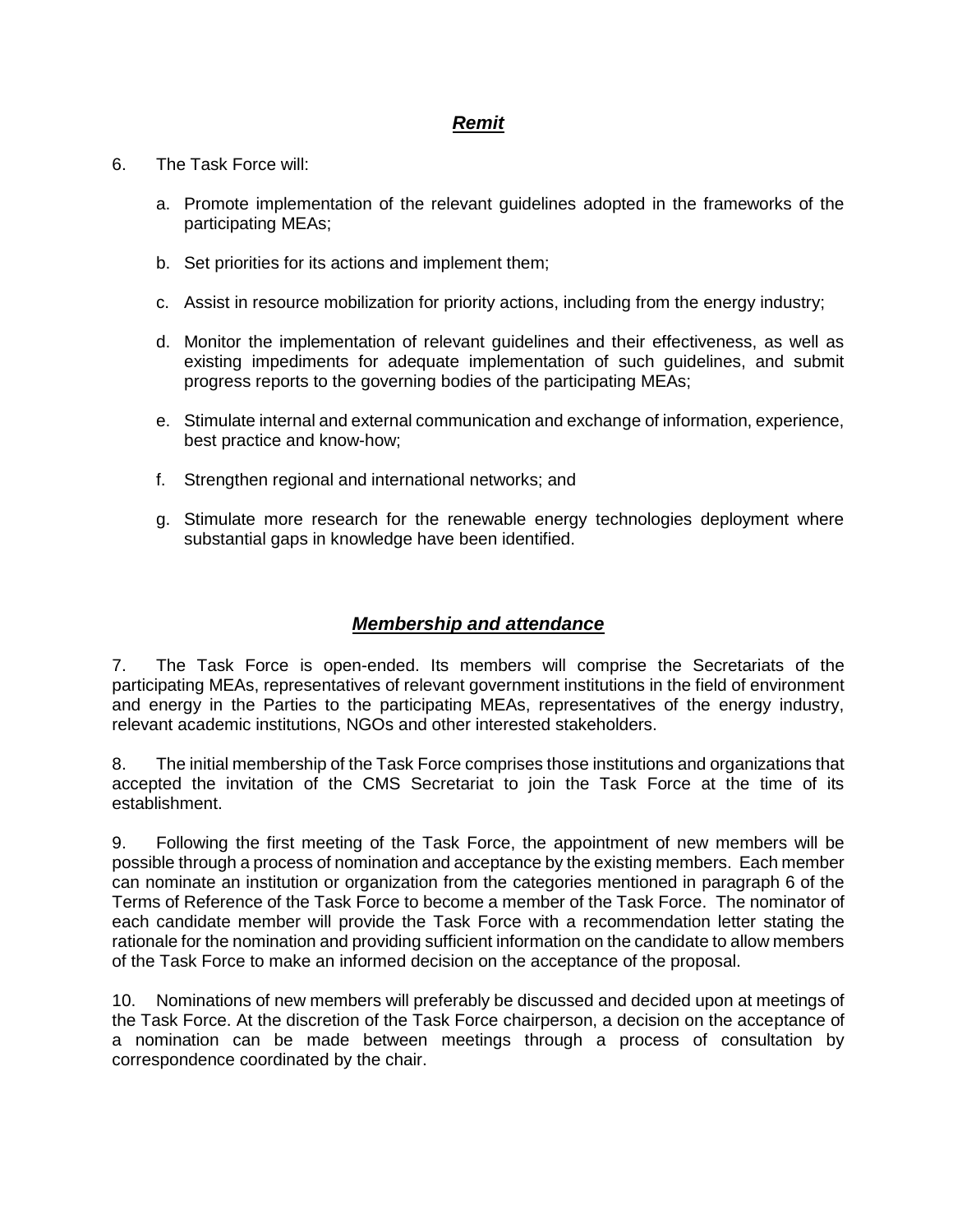11. Institutions or organizations from the categories mentioned in paragraph 6 of the Terms of Reference of the Task Force may request to participate in meetings and other activities of the Task Force as observers. Requests should be submitted to the Task Force chairperson in writing, with an explanation of the contribution that the candidate observer could make to achieve the goal and implement the remit of the Task Force. Observers will be accepted unless at least one third of the members object. Observers can participate in meetings of the Task Force without a right to vote.

12. In addition, at each meeting of the Task Force, the Chairperson may invite guests to contribute to specific agenda items.

# *Task Force Officers*

13. The members shall elect a Chairperson and Vice-Chairperson for terms corresponding to those of the Meetings of the Task Force.

14. Candidates for the position of chairperson and vice-chairperson will be identified from among the members of the Task Force through a process of self-nomination, to take place in advance of the meeting and to be coordinated by the Task Force Coordinator; a decision on the appointment will be made by the members at the meeting based on the nominations received.

15. The Chairperson shall preside at meetings of the Task Force, approve the provisional agenda prepared by the coordinator for circulation, and liaise with the members between meetings of the Task Force. The Chairperson may represent the Task Force as required within the limits of the Task Force mandate, and shall carry out such other functions as may be entrusted to him/her by the Task Force.

16. The Vice-Chairperson shall assist in the execution of the Chairperson's duties, and shall preside at meetings in the absence of the Chairperson.

### *Governance*

17. The Task Force shall make every effort to reach agreement on all matters by consensus. If consensus cannot be reached, a decision will be made following the Rules of Procedure of the CMS Conference of the Parties.

18. The Task Force will report to the CMS Conference of the Parties and the governing bodies of the other participating MEAs, as requested by them.

### *Operation*

19. Resource permitting, a coordinator can be appointed from the Energy Task Force members to support the Chair, the Vice-Chair and the Energy Task Force members, as appropriate.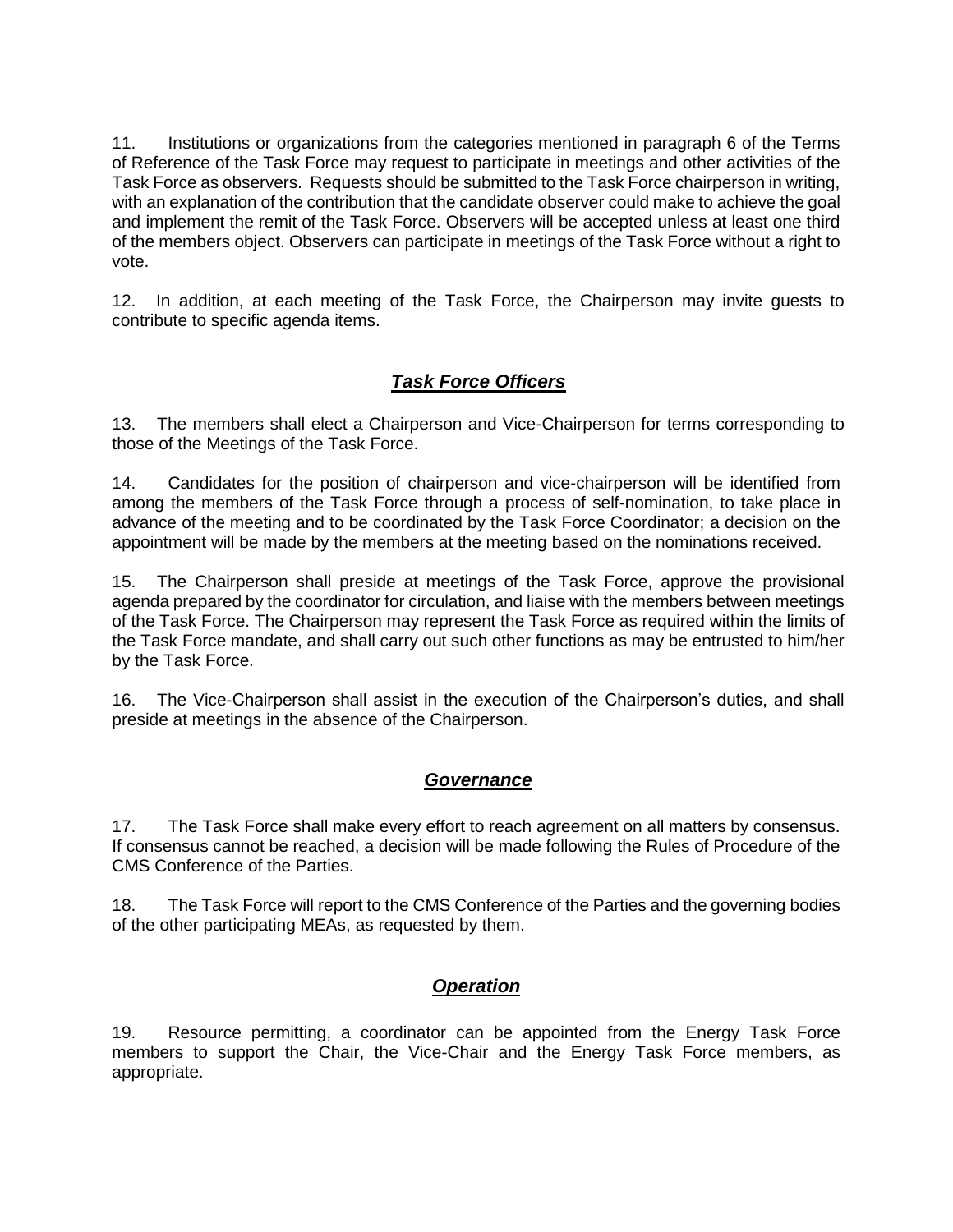- 20. The coordinator will *inter alia*:
	- a. organize the meetings of the Energy Task Force;
	- b. maintain and moderate the Energy Task Force communication platform (website and internal online workspace);
	- c. facilitate implementation of decisions of the Energy Task Force, as necessary;
	- d. facilitate fundraising and resource mobilization in support of the activities of the Energy Task Force; and
	- e. facilitate engagement with stakeholders within and beyond the Energy Task Force.

### *Meetings*

21. Unless the Meeting of the Task Force decides otherwise, meetings of the Task Force shall be convened at least once every year, funding permitting.

22. Notice of meetings, including date and venue, shall be sent to all members to the Task Force at least 60 days in advance.

23. A summary record of each meeting shall be prepared by the coordinator as soon as possible and shall be communicated to all members and observers of the Task Force.

24. Between meetings business will be conducted electronically through an online workspace within the Energy Task Force's website, which will provide the primary mode of communication and operation of the Energy Task Force.

### *Working groups*

25. The Task Force may establish such ad hoc working groups as may be necessary to deal with specific tasks. It shall define the terms of reference and composition of each working group.

26. In so far as it is applicable, this *Modus Operandi* shall apply *mutatis mutandis* to the proceedings of working groups.

27. The Task Force members shall receive reports from working groups established under the Task Force as necessary.

### *Financing*

28. Funding for the operations of the Energy Task Force, including the coordinator post, as well as the implementation of identified priorities will be sought from various sources, including from member institutions and organizations.